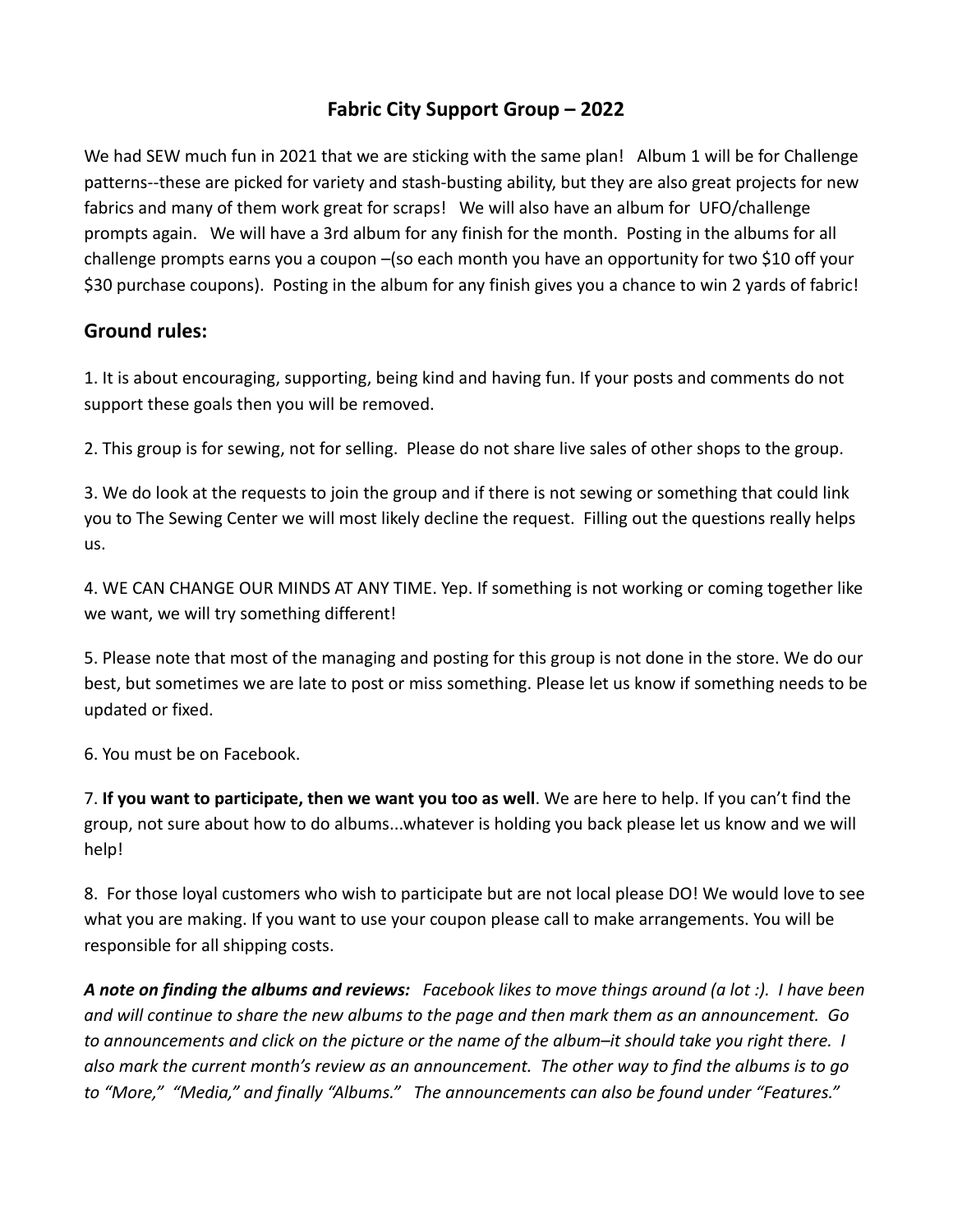## **Here are a few of the things we will be doing:**

**1. All finished projects can be posted into an album on Facebook**. We will draw for FREE fabric from all of the FINISHED PROJECTS. Please only post 1 photo of your project in the album. We love to see the back, a photo with the recipient, and all of the other details but that is best done on the group wall. Staff and teachers can enter as well. We will have 2 winners each month. Each will win a 2 yard cut of cotton

**2. Challenge Patterns**. The challenge is to dig into and use up (eek!) that fabric stash you have built up. Each month will feature a pattern and if you COMPLETE THE TOP and post a photo of the project in the correct Facebook album you will receive a coupon on \$10 off a \$30 purchase. The coupons are good for 3 months--Jan coupons are good Feb, March, and April. We will do our best to have the coupon list up and at the till by the 5th of the month, but please note this is a manual process and also, sometimes...life. The pack of 11 patterns is available at The Sewing Center for a discounted price of \$20. We have curated this collection to help you dig into every corner of your stash and use it up! Pre-cuts, Fat quarters, 1/2yards, and panels are all featured and many projects can be tweaked to utilize your scraps.

Like always make this work for you- make pillows instead of full quilts or turn the table runners into a quilt. Make them bigger, make them smaller. Whatever works with your stash and your needs. Not particularly fond of a pattern? Use that fabric that makes you wonder "what was I thinking" and make a top for charity!

**3. UFO/Project Prompts.** Each month we will put out a prompt. Complete a project that meets the prompt and post it. These need to be COMPLETED projects--no quilt tops or progress on projects. Add them to the album to earn 1 coupon for \$10 off your \$30 purchase (same details and rules on the coupon as with the Challenge Patterns).

**4. Charity Sewing.** We will continue to seek out opportunities for this group! Might now we are sewing pillowcases monthly for the Children's Home in Sturgis in partnership with the Optimist Club.

**5. Secret sales.** It might be a heads up on one happening at the store, an extra day to shop a sale, or a special sale just for this group. There will not be a schedule for this.

We are not currently planning any sewing parties. We hope this is something we can revisit this year, but for now it is off the table.